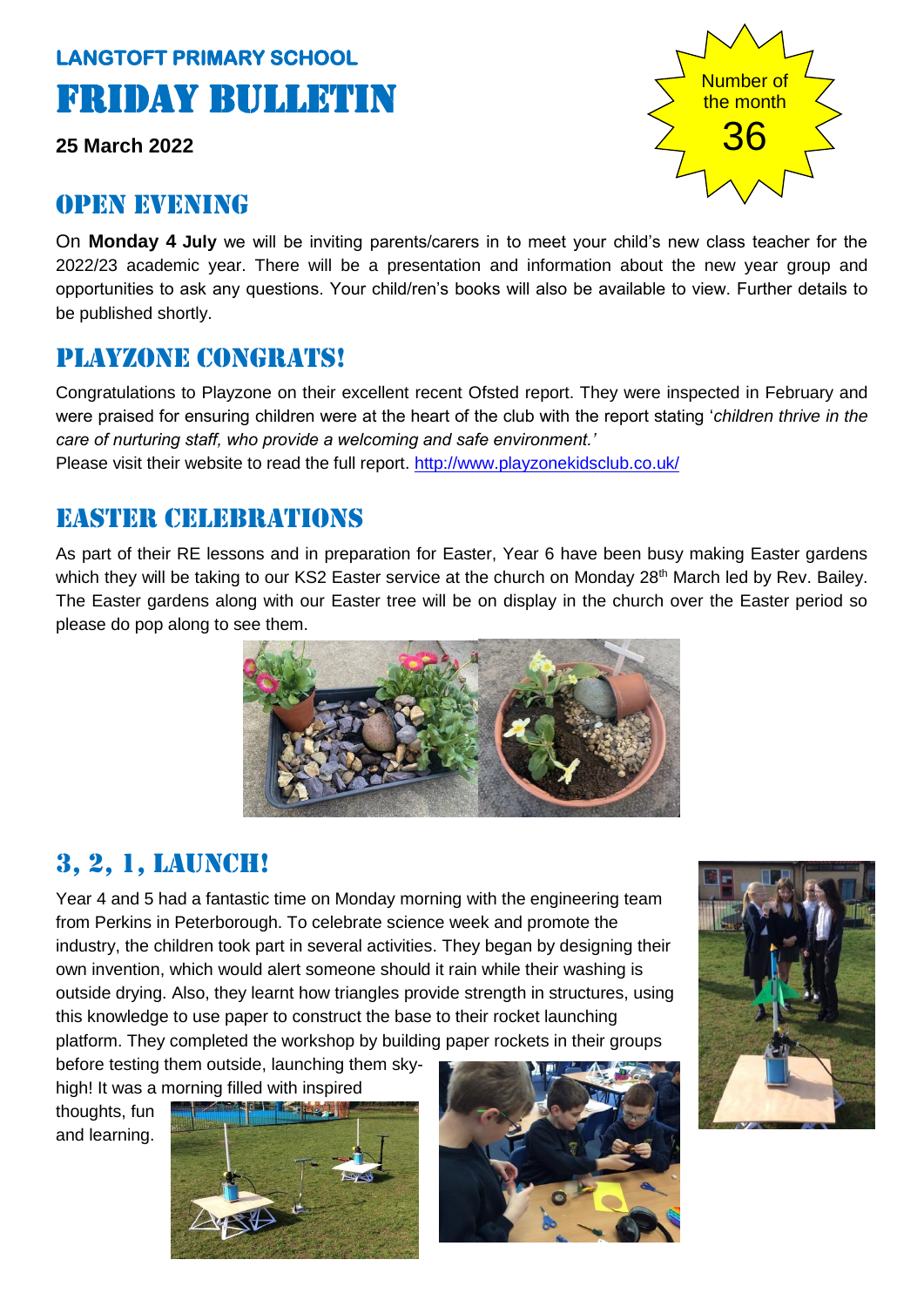### Covid update

We appreciate that a number of children are feeling unwell with Covid and are unable to complete home learning being set when they are absent due to this. From Monday, when you notify the school if your child is Covid-positive, please inform us whether your child is well enough to complete home learning. Only when the class teacher is informed that the child is well, will they set home learning on See-Saw. We feel that this will ease the pressure on parents, especially if they are unwell themselves, and also for staff who are spending time setting home learning that is not always completed.

### Sporting roundup

It has been a busy week for sporting competitions with hockey, football and cross country.

What a day the Year 5 and 6 children had at the hockey competition! The children split into four teams, with 17 teams playing in total. They began with a training session followed by matches in their pools. We lost count of the number of matches that they played over the day, but this ensured the children's skills and confidence improved enormously. When they played in their play-off matches in the afternoon, the children gave it their absolute all. The School Games Value of the day was 'determination' and Langtoft C were awarded the majority points for this value being shown during their play. The children returned to school exhausted yet enthused (and, hopefully



not too bruised!). Well done to you all! You certainly made us very proud and delighted us with your skills. Thank you to Mrs Seaton and Mrs Barton for accompanying the children. ~ Mrs Graves



Children from key stage 2 took part in the cluster cross country competition hosted by William Hildyard on Thursday. All of the children showed determination and resilience in completing the course. A special mention to James T who achieved  $1<sup>st</sup>$  place for the Y3/4 boys.

Our football teams both had rewarding second league matches at DSJ on Thursday. Our A team achieved a 1-0 win, with Toby T scoring the winning goal, while our B team secured a 4-2 win, with a goal from Alfie P and a hat trick from Daniel F!

### YEAR 1 TRIP

On Tuesday 22<sup>nd</sup> March, Year 1 had their trip to Peterborough Museum where the children spent the day as trainee nurses in the Peterborough Infirmary. The children travelled back 112 years in time, where they met the Matron Edith Cavell and kitchen maid, Eve Hall. They learned how to perform important tasks in the hospital kitchen and operating theatre and how to care for their patients. I am pleased to announce all the children passed their training!

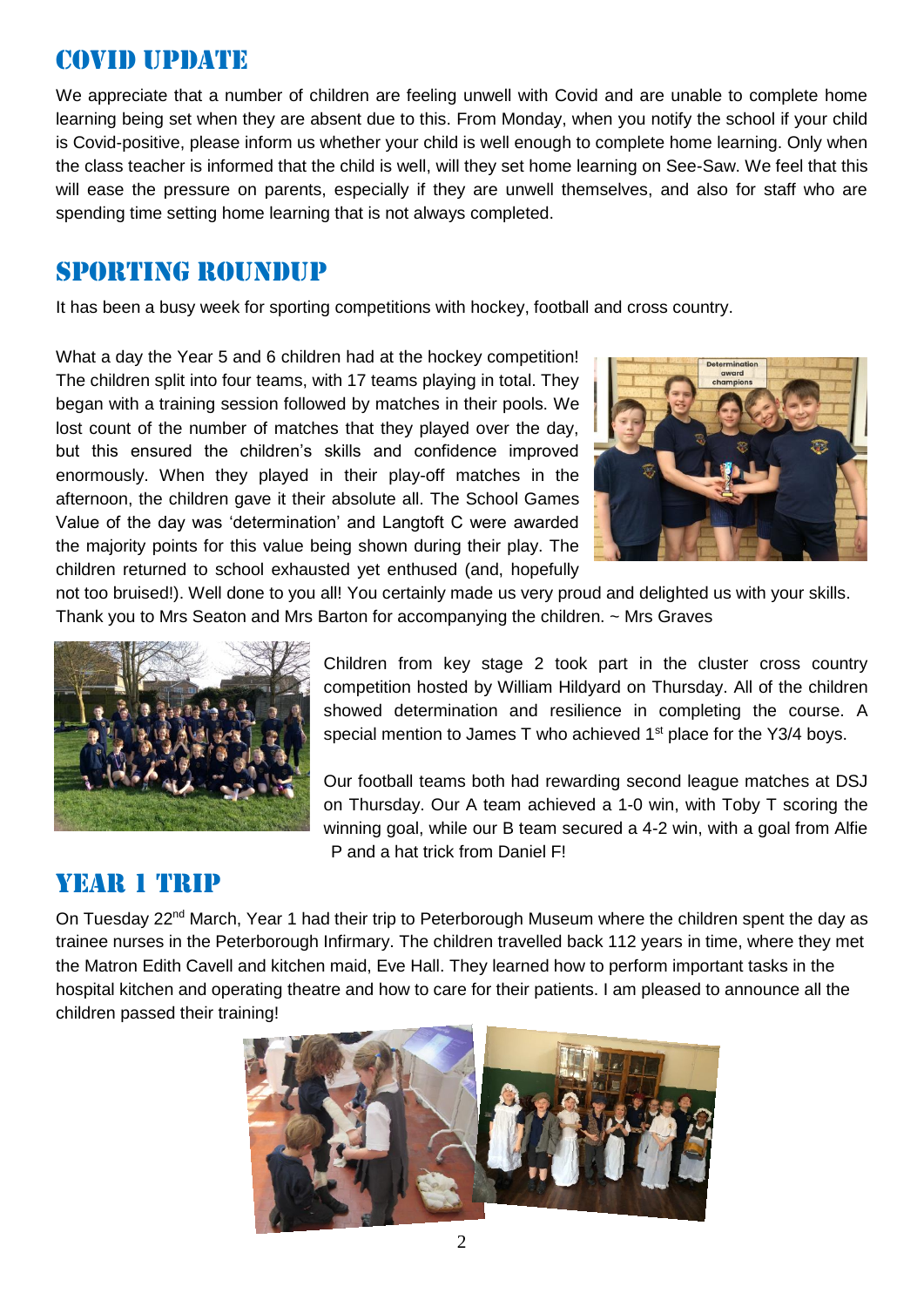### Cheep cheep

The children in Foundation Stage have been very excited to watch the chicks hatch from their eggs over the last couple of days and all but two have now hatched. The children have been learning how to care for them and have enjoyed lots of cuddles with their little fluffy friends.



### SPORTS DAY DATE CHANGE

The date of our KS1 and KS2 Sports Day has changed to **Monday 20 June** to fit in with National School Sport Week which runs from 19 – 25 June. Throughout the week children will be taking part in a variety of sporting activities and events including the Deeping Cluster Athletics event held at Langtoft. Further details of sports day will be sent nearer the date.



Are you looking for a few hours work that fits in around your current arrangements and children being in school? If please, please consider applying to join our friendly midday supervisory team. We have one vacancy available. Closing date for applications is 20 April with interviews taking place on 29 April. Further details and application form can be found here:<https://www.langtoft.lincs.sch.uk/vacancies.asp>

### WRITERS OF THE WEEK

Apply Now

This week's Writers of the Week are **Max L** in Foundation, **Sophie W** in Year 1, **Pippa A** in Year 2, **George E** in Year 3, **Beatrice F** in Year 4, **Lilly M** in Year 5 and **Toby T** in Year 6.

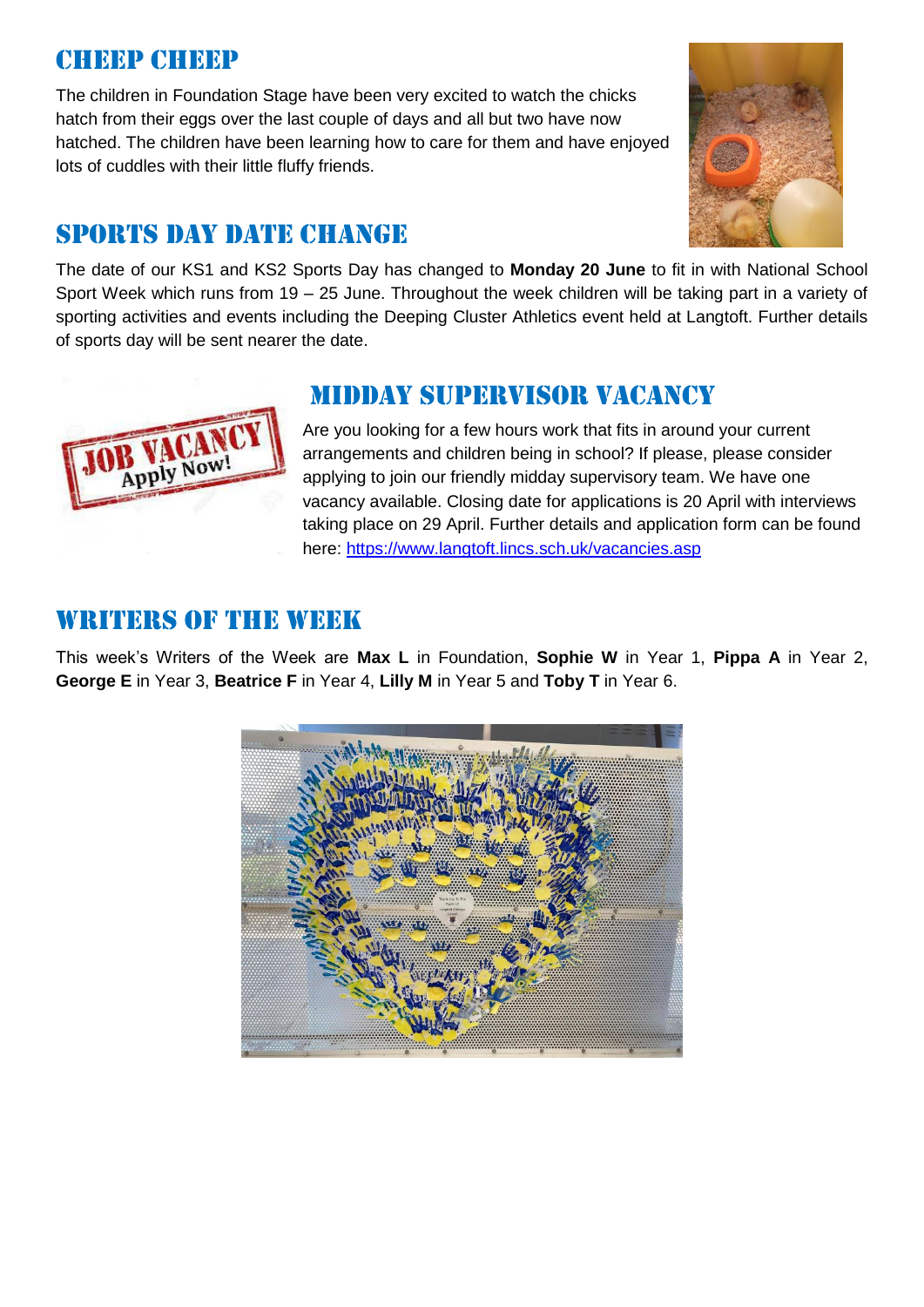# Class updates

### **For week commencing 28 th March 2022 Please find information about what each class are learning next week.**

### Foundation stage

The children are very excited about our chicks! They will have the opportunity to hold them and use them as a stimulus for learning- painting, drawing and writing about them. We will also share several non-fiction books and stories about chicks. In maths, we are learning to create and continue repeating patterns. In phonics, the children will learn the sounds 'ou' and 'oy' and continue to read their RWI books and write sentences about what they have read. We will continue our art journey by creating our own cut out compositions based on Henri Matisse's work.

### YEAR 1

Next week in year 1 we are going to be working on a Design and Technology Project where we will be learning how to make our own fruit salads! In Science we will be learning about classification, and we will be classifying the colour of people's eyes. Finally, we will be learning about why Christians celebrate Easter and listening to the Easter Story, along with taking part in lots of other Easter activities.

### YEAR 2

In Year 2 we will continue our English work based on The Tin Forest, focusing on setting descriptions and diary extracts. We will be focusing on the use of adventurous vocabulary and ensuring we use all punctuation correctly. In maths, we will continue our fractions journey so that we are confident when finding non-unit fractions of numbers and are able to compare fractions to say which is more. You could practise at home by finding out  $\frac{1}{2}$ ,  $\frac{1}{4}$  and a third of a number. Can you challenge yourself by finding out  $\frac{1}{4}$ of a number? In science, we will be finding out about plant adaptations. In computing, we will be learning what information we can find out by looking at pictograms and create our own block diagrams to present data. We have thoroughly enjoyed our yoga sessions this term. Our final session will focus on superhero poses!

### YEAR 3

Next week we will be using a Colombian artist as inspiration to create group pieces using a range of media to depict a rainforest scene. Alongside this we will be creating undiscovered plants ourselves in science. In English, we will be exploring a range of shape poetry using the creatures found in the rainforest as an inspiration. In Maths we will be completing our look at using money to include the use of data including bar charts, pictograms and tally charts. In PE, we shall continue to improve our control and coordination with a rally in tennis and improving our coordination in golf.